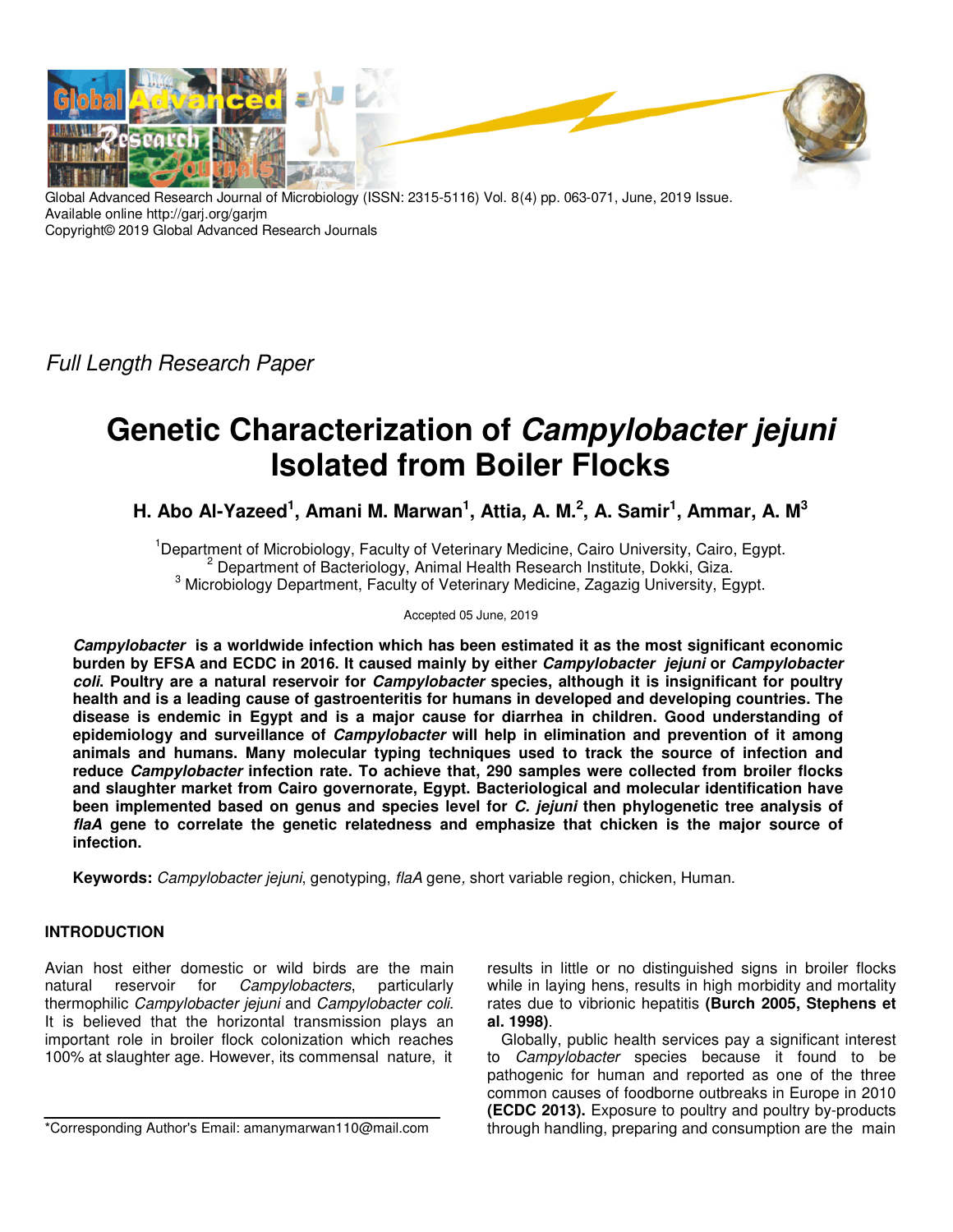risk factors of campylobacter infection in human. **(Whiley et al. 2013; Wingstrand et al. 2006; Rosenquist et al. 2013).**

Molecular typing methods aims to track the sources of campylobacterial infection, as well, monitor geographically specific strains and develop control strategies to Campylobacter infection within the food chain. Recently, several DNA based techniques are available for differentiation of *Campylobacter* species and offers higher type ability, greater discriminatory power in comparison with the phenotypic methods **(Ioannidis et al. 2006; Pendleton et al. 2013).**

The most common available genotypic techniques include pulsed-field gel electrophoresis (PFGE) which has been proven as a gold standard method **(Gerner-Samidt et al. 2006; Ghorashi et al. 2013),** randomly amplified polymorphic DNA (RAPD) fingerprinting, amplified fragment length polymorphism (AFLP) profiling, ribo typing, flagellin (flaA) typing (**Meinersmann et al. 1997)** and multilocus sequence typing (MLST).

The flaA gene is a common genotyping method used for C. jejuni and C. coli by PCR followed by restriction fragment length polymorphism (RFLP) and short variable region (SVR) sequencing method **(Meinersmann et al. 1997; Nackamkin et al. 1993).**The flaA typing thought to be widely used because of its speed and simplicity. The flaA gene is the main monomeric subunit of the flagellum which encodes the flagellin protein **(Fitzgerald et al. 2001; Harrington et al. 1997;Nielsen et al. 2000; Shi et al. 2002).** Short variable region sequencing of flaA gene believed to be the most convenient method for detection of Campylobacter by providing high level of discrimination of C. jejuni **(Sails et al. 2003).**

The epidemiology of *Campylobacter* species in the developed countries differs from that the developing world. Epidemiology and surveillance reports about Campylobacter species in developing countries are limited for both humans and animals, particularly genotypic information **(Shobo et al. 2016; Ngulukun et al. 2016).**Therefore, the aim of the current research is genotyping Campylobacter jejuni from broiler flocks in Cairo governorate, Egypt by sequencing flaA gene variable region, and genealogic analysis.

## **MATERIAL AND METHODS**

## **Sample collection:**

In our study, a total of 290 samples were collected from broiler farm, slaughterhouse and chicken market in Cairo governorate. A one hundred cloacal swab samples were collected from live birds. Additionally, 50 samples from different edible organs such as; liver, gall bladder, gizzard, spleen and intestine were collected and transferred into sterile blender containing Preston enrichment broth. In

addition, 40 samples of drip wash and edible organs respectively from chicken market and 60 chicken meat samples (neck skin, thigh and breast muscle) were collected. All samples were kept on ice and processed within 4 hours after sampling.

#### **Campylobacter isolation and identification**

The samples were processed according to ISO 10272 **(ISO 2006)**to isolate Campylobacter species. Samples were examined by direct plating and selective enrichment methods. Meat and swab samples were inoculated into Bolton selective enrichment broth (Oxoid) and incubated for 24 hours at 37°C in microaerophilic conditions using a gas generating kit (Campygen, Oxoid, Lot: 13L08-C25-14). A loop of broth directly cultured onto mCCDA agar (Oxoid) supplemented with *Campylobacter* selective supplement. The plates were incubated at  $42 \degree$ C for 48to 72 hours in microaerophilic conditions **(Hald et al. 2004).**

Water samples were filtrated by using a 0.45  $\mu$ m sterile membrane filter which was placed in Bolton broth and incubated at 42°C for 48 h in microaerophilic conditions. Later, the cultures were inoculated onto mCCDA agar and incubated under microaerophilic conditions at 42°C for 2 to 5 days.

After 72 hours, all cultured plates were checked for purity and the assumed Campylobacter colonies were confirmed for its characteristic corkscrew-like motility and spiral shaped cells by phase contrast microscopy. Additionally, identification of the *Campylobacter* strains was performed by performing catalase, oxidase (BBL, Becton, Dickinson and Co., Sparks, MD, USA) and hippurate hydrolysis tests (Remel, Lenexa, KS, USA). The hippurate-positive isolates were identified as C. jejuni, while, hippurate negative isolates were identified as C. coli **(Hariharan et al. 2009).**

## **Genetic identification**

One single colony from the suspected positive sample was subcultured onto blood agar plate (CM0055; Oxoid, 7% sheep blood and 1000 mg of cyclohexamide per litre), and PCR method used for *Campylobacter* confirmation and species identification was described by **Best et al., 2003**which is based on the detection of partial sequences of map A amplicon that allow the simultaneous identification of C. jejuni **(Vidal et al., 2013).**

A typical *Campylobacter* colony from each culture was propagated for DNA extraction. Genomic DNA was extracted by QIAamp DNA mini kit (QIAGEN, Lot No: 11872534, Kat No: 51306) according to the manufacturer's instructions. The extracted DNA was stored at -20ºC until used. The concentration of DNA was determined using a Nano Drop 1000 (Thermo Fisher Scientific), and its purity was estimated as described by **Sambrook and Russell 2001.**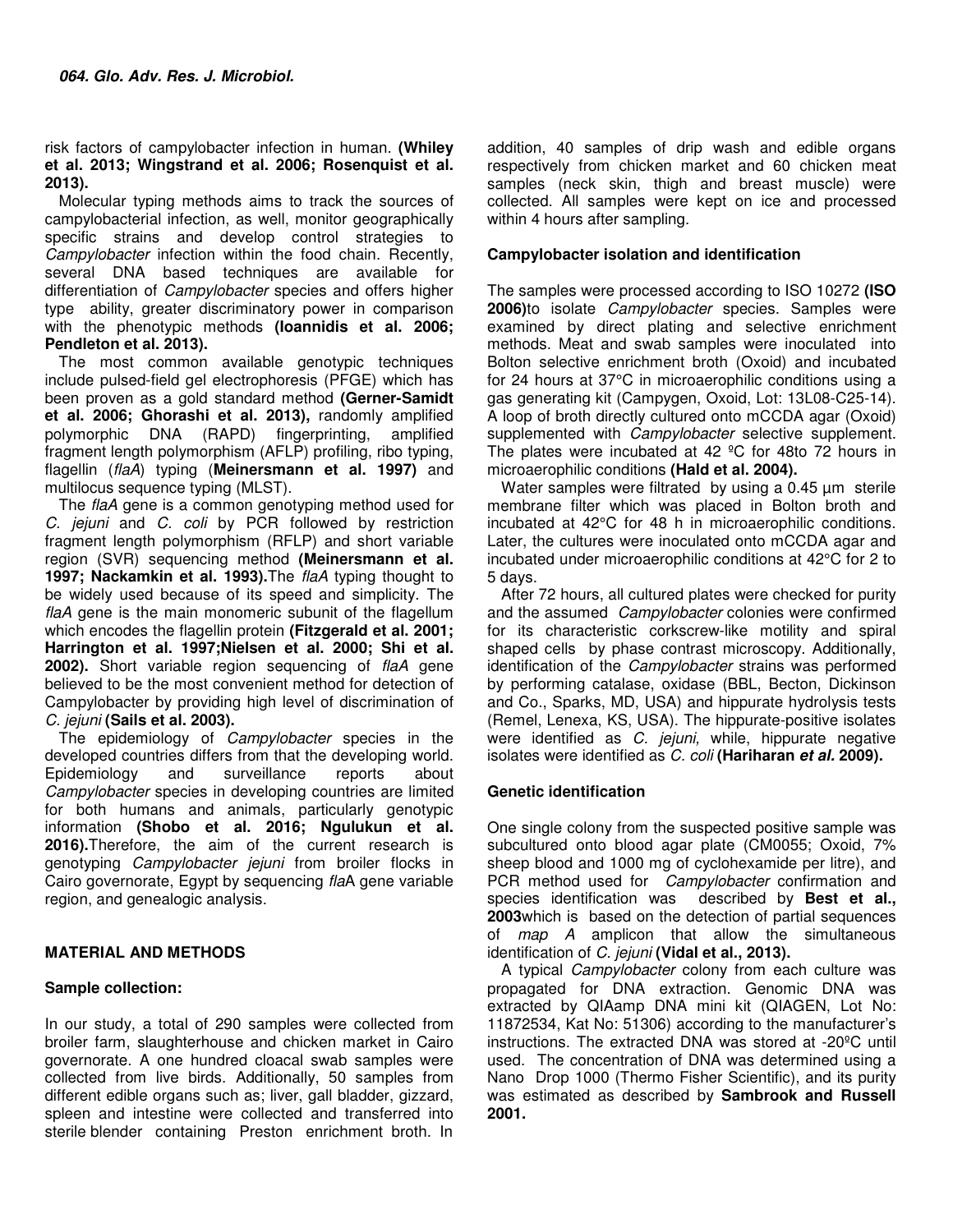| <b>Primer</b>     | Target gene | Sequence (5'-3')                  | <b>Amplicon</b><br>size | Annealing<br>Temperature | <b>Reference</b>    |
|-------------------|-------------|-----------------------------------|-------------------------|--------------------------|---------------------|
| 23SF              |             | TATACCGGTAAGGAGTGCTGGAG           | 650 pb                  | $59^{\circ}$ C           | Wang et<br>al.,     |
| 23SR              | 23S rRNA    | ATCAATTAACCTTCGAGCACCG            |                         | 30 sec                   | 2002.               |
| MapA F            | mapA        | CTA TTT TAT TTT TGA GTG CTT GTG   |                         | 55 $°C$                  | Eunju<br>and        |
| MapA <sub>R</sub> |             | GCT TTA TTT GCC ATT TGT TTT ATT A | 589 pb                  | 45 sec                   | Lee, 2009.          |
| flaA $664$        | flaA        | AATAAAAATGCTGATAAAACAGGTG         |                         | $53^{\circ}$ C           | Datta<br>al.,<br>et |
| flaA1494          |             | <b>TACCGAACCAATGTCTGCTCTGATT</b>  | 855 pb                  | 1 min                    | 2003.               |
| <b>VirB-232</b>   | virB11      | <b>TCTTGTGAGTTGCCTTACCCCTTTT</b>  |                         | $53^{\circ}$ C           | Datta et<br>al.,    |
| <b>VirB-701</b>   |             | <b>CCTGCGTGTCCTGTGTTATTTACCC</b>  | 494 pb                  | 1 min                    | 2003.               |
| WIaN-DL39         | wlaN        | <b>TTAAGAGCAAGATATGAAGGTG</b>     |                         | 46 °C                    | Linton et al        |
| WlaN-DL41         |             | <b>CCATTTGAATTGATATTTTTG</b>      | 672 pb                  | 45 sec                   | 2000.               |
| VAT <sub>2</sub>  | cdtB        | GTTAAAATCCCCTGCTATCAACCA          |                         | $42^{\circ}$ C           | al.,<br>Bang<br>et  |
| WMI-R             |             | GTTGGCACTTGGAATTTGCAAGGC          | 495 pb                  | 2 min                    | 2003.               |

**Table 1: Oligonucleotide primers used for genus confirmation, species identification and virulence factors.** 

PCR primers were used to confirm the genus and species level of *Campylobacter*. The specific regions of the 23S rRNA **(Wang et al., 2002)**, and mapA genes were amplified by PCR as described by **Denis et al.,1999; Wieczorek and Osek, 2005.**Moreover, Campylobacter jejuni isolates were tested for the presence of the most common described virulence genes such as;fla A, virB11, wlaN and cdtB. The PCR conditions for the assessed genes was performed as described by **(Wieczorek 2010).**The primer sequences of all the genes, size of PCR amplicon and PCR condition used in our study are presented in table 1.

# **FlaA typing**

Flagellin gene typing was performed as described by **Nachamkin et al. 1996.** The QIAquick PCR product purification kit (Qiagen Inc. Valencia CA) used to purify the PCR product. DNA strands were sequenced using Big Dye Terminator 3.1 kit (Applied Bio-system) and flaA primers. according to **Nishimura et al. 1996,** the forward fla A primer 5'-TA CTA CAG GAG TTC AAG CTT-3' or reverse fla A primer 5'-GT TGA TGT AAC TTG ATT TTG-3' that represent the variable (V1) region used as PCR primers. Sequencing reactions were carried out by using 25 cycles at 96ºC for 10 sec, 50ºC for 5 sec and 60ºC for 4 min. The automatic sequencer ABI 377 (Applied Bio-system) used for analysis and the obtained sequences were determined by BLAST analysis with sequences available at Genbank (NCBI).

## **RESULTS**

In our study, the prevalence rate of *Campylobacter species* in cloacal swab samples from live birds was 30% and 50%

from different organs of dead birds with diarrhea. From the chicken outlet, the highest incidence of Campylobacter from chicken market samples were 45% from skin samples, 40% and 30% out of meat samples (thigh and breast muscles) respectively. Moreover, isolation rate of Campylobacter was 17.5% from different edible organs, 22.5% from drip wash samples as shown in **Table 2.**

Here in the study, molecular identification of thermophilic campylobacter species using Campylobacter23S rRNA gene evidenced only 94 (32.4%)campylobacter spp. isolates in all the examined samples **(Table 2).** In addition, it was found that 70 C. jejuni isolates with an incidence of 24.13% were confirmed to species level by polymerase chain reaction through detection of mapA gene **(Table 2).**

Conventional PCR targeting the species specific virulence gene flaA, virB11, wlaN and cdtB was performed using 10 C. jejuni isolates **(Table 3).**Two isolates harbored both *flaA* and virB11 genes which were selected for molecular sub typing by using flaA gene sequencing.

Detection of four different presumptive virulence and toxin genes by PCR. among C. jejuni strains isolated from different chicken samples are summarized in Table 3.

The sequence of flaA gene was performed. The sequences were aligned by using Clustral W meg 5. The phylogenetic tree was constructed and bio Edit, software was used for Clustral W Multiple alignment and sequences identity matrix as well as MEGA6 software version (6.06) was used for construction of phylogenetic by neighborjoining method **(Fig. 3).**It was detected that isolate number 5 had high percentage similarity 98.8% with C. jejuni strain 12567 (Accession number CP028909.1) and isolate number 7 showed the high similarity 98.1% with C. jejuni D42a (Accession number CP007751.1).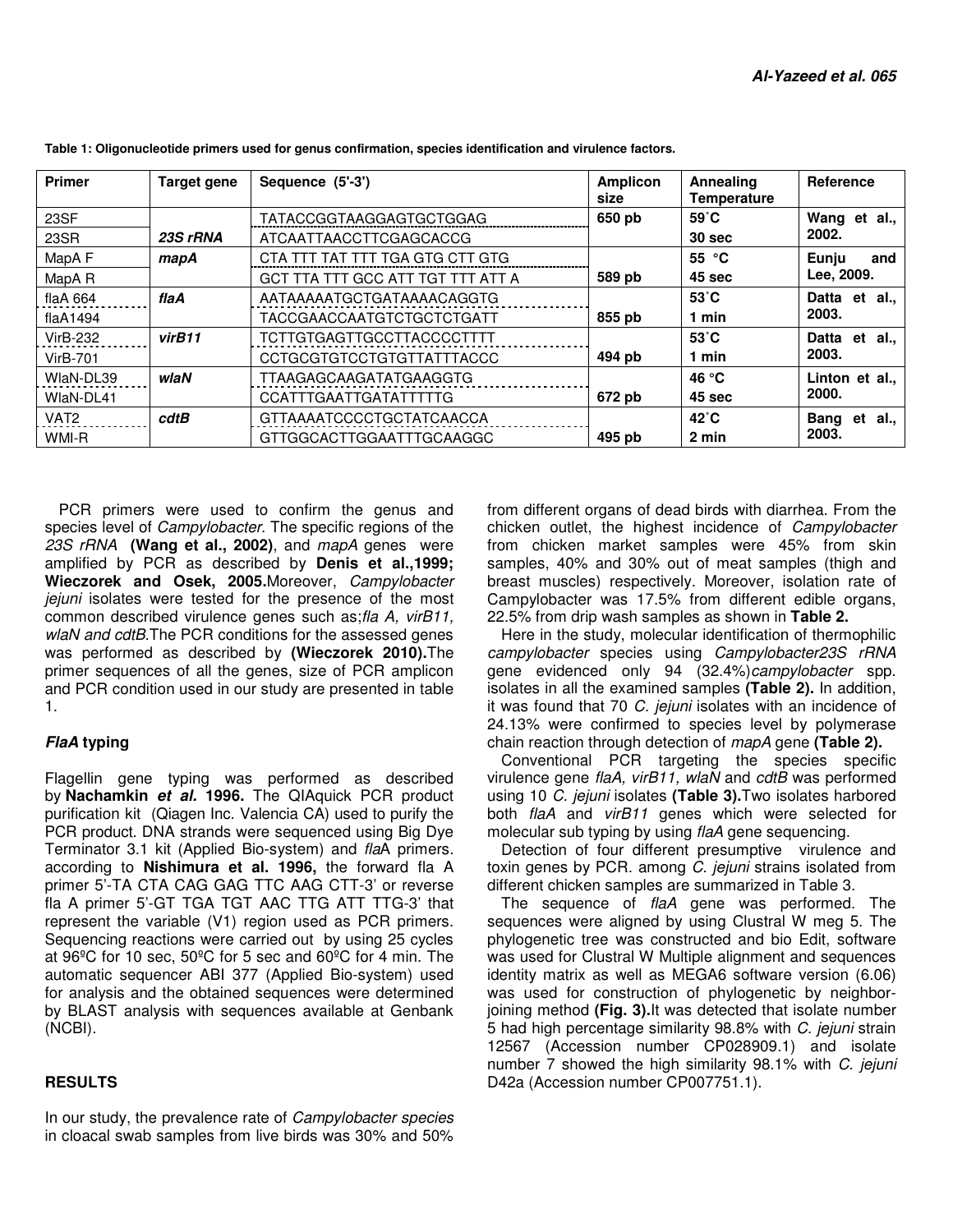| <b>Source</b>     | Sample type                        | <b>No. of Samples</b> | Campylobacter<br>species |       | C. jejuni    |        |
|-------------------|------------------------------------|-----------------------|--------------------------|-------|--------------|--------|
|                   |                                    |                       | No.                      | %     | No.          | %      |
| Chicken<br>Farm   | Cloacal<br>swab<br>from live birds | 100                   | 30                       | 30%   | 25           | 25%    |
|                   | Liver                              | 10                    | 5                        | 50%   | 4            | 40%    |
|                   | Gizzard                            | 10                    | 3                        | 30%   | 1            | 10%    |
| <b>Dead Birds</b> | <b>Gall bladder</b>                | 10                    | 6                        | 60%   | 4            | 40%    |
|                   | <b>Spleen</b>                      | 10                    | 3                        | 30%   | $\mathbf{2}$ | 20%    |
|                   | <b>Intestine</b>                   | 10                    | 8                        | 80%   | 5            | 50%    |
|                   | Drip wash                          | 40                    | 9                        | 22.5% | 6            | 15%    |
|                   | <b>Edible organs</b>               | 40                    | 7                        | 17.5% | 6            | 15%    |
| <b>Chicken</b>    | <b>Neck skin</b>                   | 20                    | 9                        | 45%   | 5            | 25%    |
| <b>Market</b>     | Thigh muscle                       | 20                    | 8                        | 40%   | 7            | 35%    |
|                   | <b>Breast muscle</b>               | 20                    | 6                        | 30%   | 5            | 25%    |
| <b>Total</b>      |                                    | 290                   | 94                       | 32.4% | 70           | 24.13% |

 **Table 2: Distribution of Campylobacter species in different types of samples.** 

**Table 3: Results of virulence genes characterization of some Results characterization of C. jejuni isolates.** 

| <b>Sample No</b> | <b>Results</b>           |                          |                          |                          |  |
|------------------|--------------------------|--------------------------|--------------------------|--------------------------|--|
|                  | VirB11                   | WlaN                     | flaA                     | cdtB                     |  |
|                  | ٠                        |                          | $\ddot{}$                |                          |  |
|                  |                          | -                        | $\overline{\phantom{a}}$ |                          |  |
|                  | $\ddot{\phantom{1}}$     | -                        | ÷                        | -                        |  |
|                  |                          |                          |                          |                          |  |
|                  | $\overline{\phantom{a}}$ | $\overline{\phantom{a}}$ | $\overline{\phantom{a}}$ | ۰                        |  |
| ּ                | $\overline{\phantom{0}}$ |                          | $\overline{\phantom{0}}$ |                          |  |
| О                | -                        | $\overline{\phantom{a}}$ | $\overline{\phantom{a}}$ |                          |  |
| 8                | $\overline{\phantom{a}}$ |                          | $\overline{\phantom{0}}$ |                          |  |
| 9                | $\overline{\phantom{0}}$ | $\ddot{}$                | $\overline{\phantom{a}}$ | $\overline{\phantom{a}}$ |  |
| 10               | $\overline{\phantom{0}}$ | -                        | $\overline{\phantom{a}}$ | -                        |  |



Figure 1: Agarose gel electrophoresis of conventional PCR for detection of 23S rRNA gene for *Campylobacter spp*. (650-bp fragment) in **examined samples.** 

Lanes 3-10: positive results for *Campylobacter spp*. **Pos:** positive control. **Neg:**negative control **L:** Lane marker (Gel Pilot 100 bp. ladder)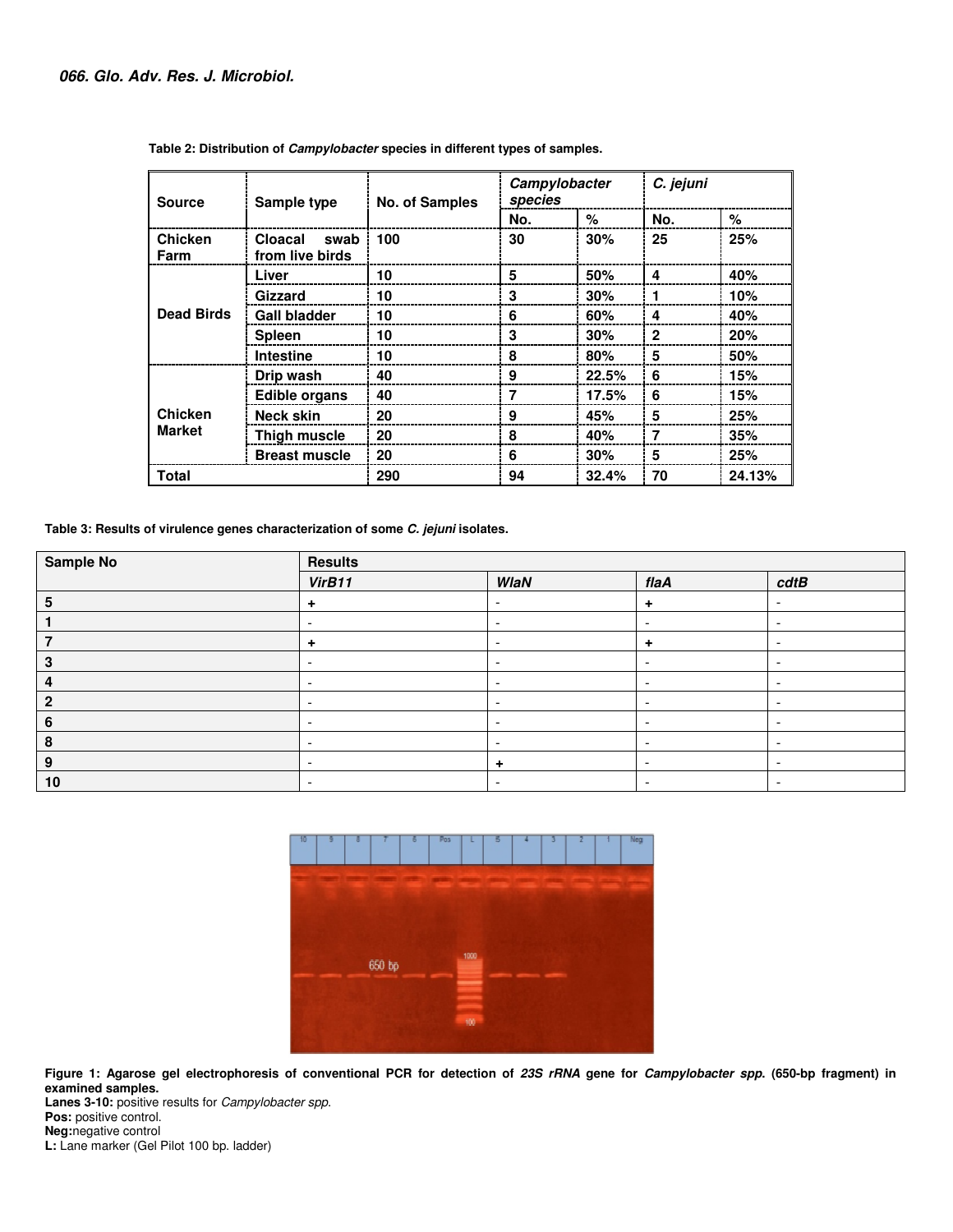

Figure 2: Agarose gel electrophoresis of conventional PCR for detection of *mapA* gene for *C. jejuni.* (589-bp fragment) in examined samples. **Lanes 1-10:** positive results for C. jejuni. **Pos:** positive control.

**Neg:**negative control

**L:** Lane marker (Gel Pilot 100 bp. ladder)

## **DISCUSSION**

Campylobacter has been known as one of the most common foodborne pathogen worldwide and resulting in diarrheal illness for human for over three decades(Bolton **2015).** According to the Foodborne Diseases Active Surveillance Network (Food Net), it has been reported Surveillance Network (Food Net), it has been reported<br>about 14 and 71 cases per 100,000 populations annually are diagnosed with campylobacteriosis in U. Sand and European Union respectively **(CDC 2017; EFSA 2016** ).It has been reported that the infection caused by Campylobacter is more frequent in comparison with other infections such as; Salmonella species, Shigella species and E. coli O157:H7 (CDC 2013).Campylobacter assumed to be the most common food borne disease among human **(Man 2011 and Dasti et al., 2010). 2010).**Furthermore, Campylobacter enteritis is estimated as a multibillion-dollar disease by the centers for Disease Control and Prevention and consumption of poultry meat is the main source of infection **(Hiett 2002).** Campylobacter has been known as one of the most<br>common foodborne pathogen worldwide and resulting in<br>diarrheal illness for human for over three decades(**Bolton** been known as one of the most 22.46%, respectively. Further study reported and paper of carry interest of Magneton and for over three decases (Bolton examined samples. In our study the results of the Food Nel), it has bee

In the present, the overall prevalence of Campylobacter in broiler flocks were around 32.4% from different sources as shown in table 2.Similarly, Haruna et al, 2012who reported the prevalence of Campylobacter was 47.2% in prevalence broiler flocks in Japan. Additionally, **Carron Carron2017**and his collaborators found that the prevalence of Campylobacter in broiler farms varied between 33 % to 44% whereas the prevalence were 60% to 64% in chicken retailers of Kenya. Also, in Egypt it has been recorded that overall occurrence of Campylobacter was 24.9% (56 out of 225) **Asmaa et al, 2017**and **Mostafa Abushahbain Abushahbain** and his colleagues in 2018 estimated the overall prevalence of Campylobacter species detected by biochemical reactions and multiplex PCR assay was found to be 23.51% and in broiler farms varied between 33 % to 44% whereas the<br>prevalence were 60% to 64% in chicken retailers of Kenya.<br>Also, in Egypt it has been recorded that overall occurrence<br>of *Campylobacter* was 24.9% (56 out of 225) in

prevalence of *Campylobacter*69.5% in Nairobi chickens (**Mageto et al. 2018**)**.** 22.46%, respectively. Further study reported an overall

C. jejuni was detected in 70 out of 290 (24.13%) of the examined samples. In our study the results are comparable C. jejuni was detected in 70 out of 290 (24.13%) of the<br>examined samples. In our study the results are comparable<br>with **Zhang in 2018**where C. jejuni incidence rate is 33.6% was obtained from 348 samples collected in the was obtained from 348 samples collected in the<br>slaughterhouse. Higher results were estimated by the European Union, where 60.8% of broiler samples broiler samples were positive for C. jejuni **(EFSA 2010) 2010).**

Campylobacter isolates were recovered from live birds Campylobacter isolates were recovered from live birds<br>with 30% from cloacal samples. These results are similar with **Van Asselt**and his colleagues in 2008 where is the prevalence rate was ranged from 20 to 31%. 20 31%.Another Tanzanian study recorded 42.5% of cloalcal swab samples of chickens (**Chuma et al. 2016**) **.**On the other hand, Brazil and Costa Rica estimated 100.0% and 80.0% of their flocks were positive for *Campylobacter* when cecal samples were studied **(Giombelli and Gloria, 2014;**  samples were studied **(Giombelli and Gloria, 2014;**<br>**Zumbaco-Guti´errez et al., 2014).** Although different prevalence rates are recorded in developing countries, these fluctuations due to different methodologies of culturing and identification which make the direct comparison of results very difficult. evalence rates are recorded in developing countries,<br>ese fluctuations due to different methodologies of<br>ilturing and identification which make the direct<br>mparison of results very difficult.<br>According to USDA researchers, t

highly contaminated with C. jejuni with an isolation rate 98% for trade chicken meat and the Campylobacter count exceeds 10<sup>3</sup> in skin and offal (USDA 2008). In our study, we found that incidence of *C. jejuni* isolated were 15%, 25% 35% and 25% from edible organs, chicken skin, thigh 25% 35% and 25% from edible organs, chicken skin, thigh<br>and breast muscle respectively. These findings are closely similar to a study conducted in Zagazig where they<br>reported the rate of *C. jejuni* were 47.5%, 25.9% and reported the rate of C. jejuni were 47.5%, 25.9% and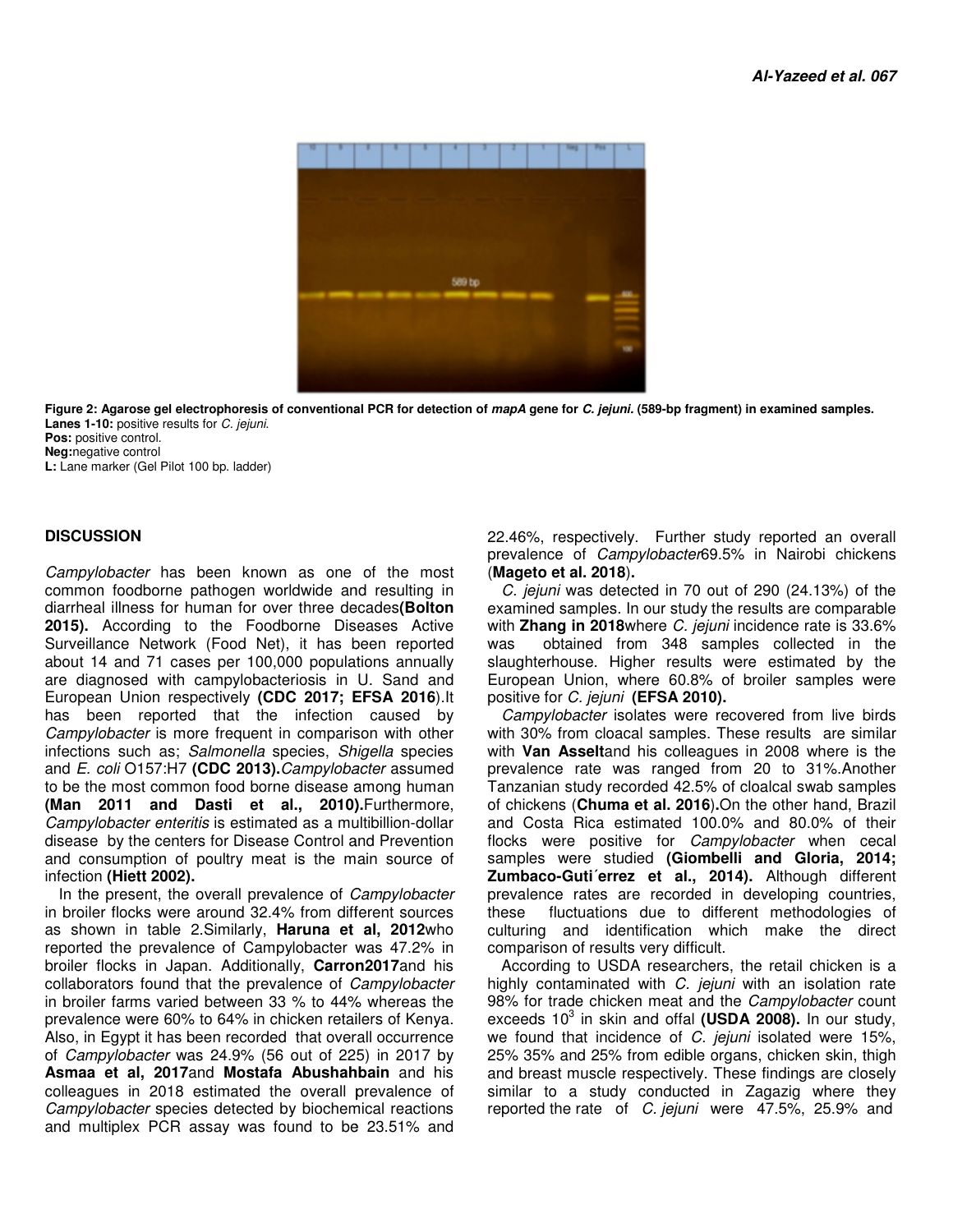

Figure 3: Phylogenetic tree of *flaA* gene sequences of *Campylobacter jejuni* recovered from broiler chicken. The tree was generated based on **the neighbor-joining method.** 

47.5% from skin, breast and thigh muscle respectively muscle respectively **(Awadallah et al., 2014).**

High incidence of *C. jejuni* isolated from different organs High incidence of *C. jejuni* isolated from different organs<br>in dead birds like; intestinal content and liver with 50% and 40%. A closely findings were detected in liver samples 40%. A closely findings were detected in liver samples<br>(53.3%) which obtained by **Stoyanchev 2004**while lower percentages (24% and 21%) of *Campylobacter* species in liver were obtained by Bartkowiak-Higgo et al. 2006and **Vashin et al. 2009** respectively. Higher rates of C. jejuni isolation were obtained by El-fadaly et al., 2016 where they collected intestinal and liver samples from five governorates in Egypt with 72.1% and 52.8% respectively.

This is maybe attributed to transportation of live birds to the slaughterhouse results in possibility of contamination, especially if cleaning and disinfection is insufficient and the same cages are used for several different flocks. On top of that, the fundamental infection and contamination carried that, the fundamental infection and contamination carried<br>out during the feathering and evisceration steps in poultry processing **(Sasaki et al., 2013; Gruntar et al., 2015) al., 2015).** ed intestinal and liver samples from five<br>norates in Egypt with 72.1% and 52.8% respectively.<br>is maybe attributed to transportation of live birds to<br>aughterhouse results in possibility of contamination,<br>ially if cleaning a

Countries using pluck-shop based markets have higher contamination rates of Campylobacter spp. from poultry than countries using modern processing plants **(Parkar et al., 2013).** Manual slaughtering and evisceration lead to fecal contamination of carcasses, which in turn may be **al., 2013).** Manual slaughtering and evisceration lead to<br>fecal contamination of carcasses, which in turn may be<br>responsible for increased numbers of *Campylobacter* spp. in poultry meat **(Parkar et al., 2013).**

Moreover, rate of *Campylobacter* species in drip wash Moreover, rate of *Campylobacter* species in drip wash<br>water was 22.5% and 15% is estimated for *C. jejuni.* These findings proved that rinsing steps during processing may further worsen the problem of contaminated carcasses by introducing *Campylobacter* organisms even to uncontaminated carcasses (**Bashor, 2004 2004**; **Wagenaar, 2013**). insing steps during processing<br>problem of contaminated<br>ampylobacter organisms even

The phenotypic markers failed to differentiate the<br>a*mpylobacter* isolates on-family and-genus-level, thus Campylobacter isolates on family and genus level, thus allowed the molecular techniques for species identification among the Campylobacter members **(Achtman (Achtman and** 

Wagner 2008). Molecular techniques are a gold standard method with high sensitivity and specificity for some pathogens (**Amar et al. 2007 and Quinn, 1995** ). Variable PCR techniques targeting variety of genes such as; hipO, ceuE and mapA genes to confirm C. jejuni (Khalifa et al. 2013; Persson et al. 2005;Nayak et al. 2005 and Gomes **et al., 2016).**

In the current study, 10 representative isolates were chosen from different sources to be molecularly identified and confirmed on genus and species level by targeting 23S rRNA and mapA genes and only 8 isolates were confirmed as *C. jejuni*. While two isolates are not confirmed as Campylobacter and it is thought to be due to difficulty in identifying the correct colony or over growth of neighboring colonies (**Jensen et al., 2005**). Additionally, has been previously reported as a role of PCR failure in targeting the specific genes (**On and Jordan, 2003 2003**). the current study, 10 representative isolates were<br>sen from different sources to be molecularly identified<br>confirmed on genus and species level by targeting 23S<br>A and  $mapA$  genes and only 8 isolates were confirmed<br>C. jejun thought to be due to difficulty in<br>ony or over growth of neighboring<br>!005). Additionally, gene mutation

Moreover, **Banowary et al., 2015** reported that PCR technique could be affected by various factors like; quality and quantity of DNA, annealing temperature between and DNA and primers, self-annealing between PCR products<br>and different copy numbers of the targeted genes. and different copy numbers of the targeted genes

The isolates showed wide variation for the presence of pathogenic genes; however, presence of virulence genes pathogenic genes; however, presence of virulence genes<br>revealed the pathogenic potential of the isolates. The findings are in agreement with earlier observations findings are in agreement with earlier observations<br>regarding the presence of flaA genes in *C. jejuni* species isolated from human as well as chicken (Bang et al., 2003; **Datta et al., 2003; Rozynek et al., 2005 2005).** The products of these genes are responsible for the expression of adherence and colonization **(Nuijten et al., 2000; Ziprin et Ziprin al., 2001).**

In fact, the overall lack of surveillance report about<br>ampylobacter species in chicken and human result in the<br>evelopment of many molecular typing and sub typing Campylobacter species in chicken and human result in the development of many molecular typing and sub techniques which offers free availability of an electronic techniques which offers free availability of an electronic<br>database to facilitate the results of phylogenetic analysis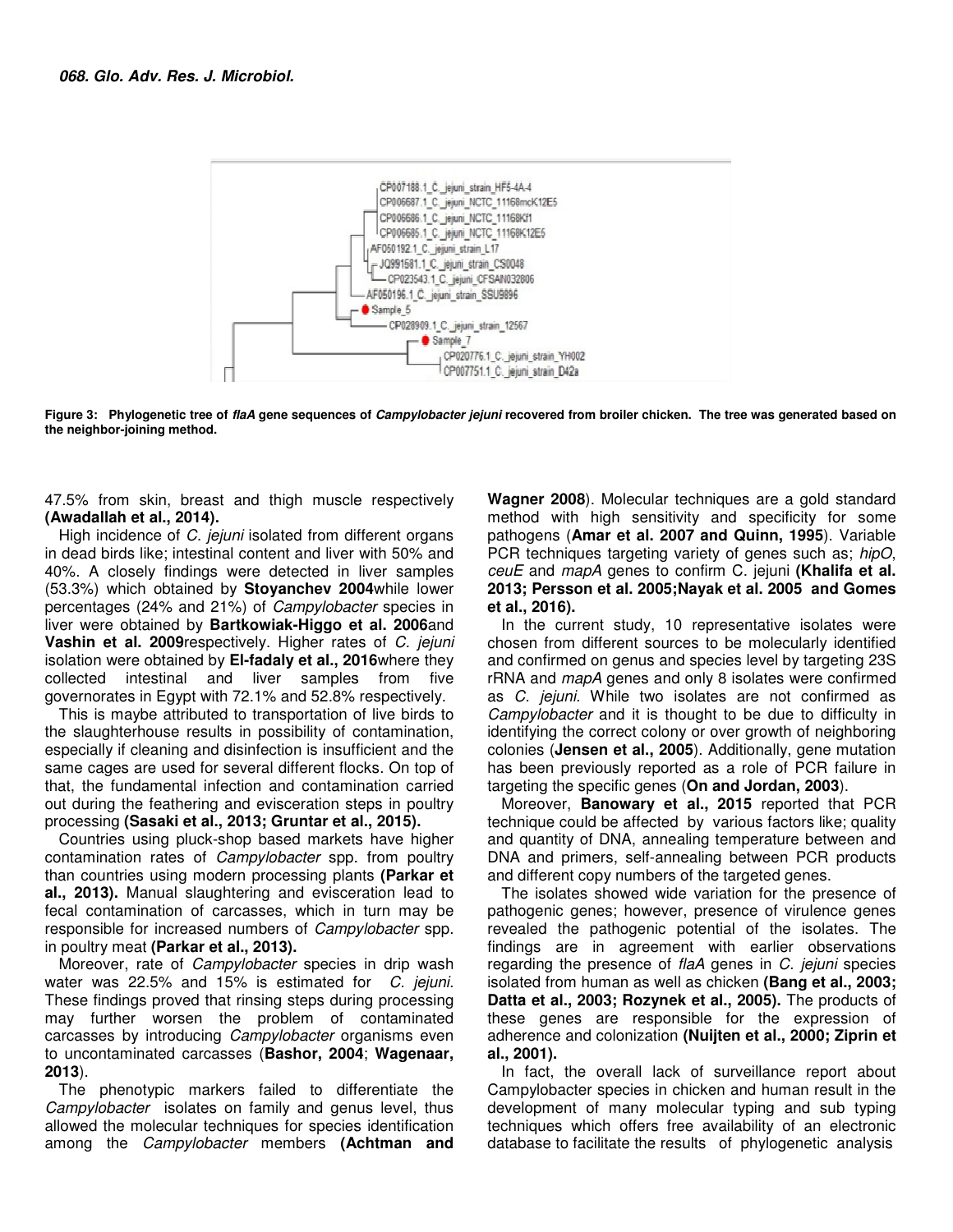(**EFSA, ECDC 2016**; **Magana et al. 2017).** Furthermore, genotyping is the most common and have higher discriminatory power and indicate genetic relatedness between different Campylobacter species including; pulse field gel electrophoresis (PFGE), restriction fragment length polymorphism (RFLP), flaA short variable region (SVR), as well as multi-locus sequence typing (MLST). (**Colles and Maiden 2012)**.

In our study, flaA typing was used to identify the genetic relatedness and phylogenetic tree is constructed using flaA gene sequence **(Fig. 3)**. Sequence analysis of sample number 5 in our study showed that high similarity (98.8%) with chicken sample isolated from UK **(CP028909).** While, sample number 7 showed high identity (98.8%) with two isolates **(CP020776)** and **(CP007751)** which isolated from liver calf and chicken cecum from USA respectively. These finding proved that chicken is the main source of infection to human as well as genetic identity between human, chicken and farm animals. It is extensively described that the discrimination level of flaA typing technique is greater than stereotyping while it is lower than PFGE that's why it should be supported by other genotyping methods like; MLST (**Ribot et al. 2001**; **Dingle et al. 2005**).

In conclusion, poultry contamination by Campylobacterspecies plays a significant role in human infection. So, further intensive studies needed to implement the effective intervention strategy for day old chick to reduce the colonization rate and human risk.

## **Conflict of interest**

Authors declare that they have no competing interest.

#### **Ethics approval**

All procedures performed in our study involving animals were in accordance with the ethical standards of the "Research Ethics Committee" Faculty of Veterinary Medicine, Cairo University, Egypt.

#### **Funding**

This research did not receive any specific grant from funding agencies in the public, commercial, or not-for-profit sectors.

#### **REFERENCES**

- **Achtman M, Wagner M (2008).** Microbial diversity and the genetic nature of microbial species. Nat. Rev. Microbiol. 6, 431–440. [CrossRef] [PubMed].
- **Amar CF, East CL, Gray J, Iturriza-Gomara M, Maclure EA, McLauchlin J (2007).** Detection by PCR of eight groups of enteric pathogens in 4,627 faecal samples: re-examination of the English casecontrol Infectious Intestinal Disease Study (1993–1996). Eur J Clin Microbiol Infect Dis. 26(5):311–23. Epub 2007/04/21. PMID: 17447091.
- **Asmaa G, Youseef I, Ibrahim A, Sayed SM, Mona MS (2017).**  Occurrence of Campylobacter species in chickens by multiplex polymerase chain reaction. Assiut Vet. Med. J. Vol. 63 No. 152 January 2017, 66-72.
- **Awadallah M, Ahmed H, El-Gedawy A, Saad AM (2014).** Molecular identification of C. jejuni and C. coli in chicken and humans, at Zagazig, Egypt, with reference to the survival of C. jejuni in chicken meat at refrigeration and freezing temperatures. International Food Research Journal 21(5): 1801-1812.
- **Bang DD, Møller E, Nielsen F, Scheutz K, Pedersen K, Handberg M, Madsen (2003).** PCR detection of seven virulence and toxin genes of Campylobacter jejuni and Campylobacter coli isolates from Danish pigs and cattle and cytolethal distending toxin production of the isolates. Journal of Applied Microbiology. 94, 1003–1014**.**
- **Banowary B, Dang VT, Sarker S, Connolly JH, Chenu J, Groves P (2015).** Differentiation of Campylobacter jejuni and Campylobacter coli using Multiplex-PCR and High Resolution Melt Curve Analysis. PLoS ONE 10(9): e0138808.doi:10.1371/journal.pone.0138808.
- **Bartkowiak-Higgo AJ, Veary CM, Venter EH, Bosman AM (2006).** A pilot study on post-evisceration contamination of broiler carcasses and ready-to-sell livers and intestines (mala) with Campylobacter jejuni and Campylobacter coli in a high-throughput South African poultry abattoir. J. S. Afr Vet Assoc.; 77(3): 114-9.
- **Bashor MP, Curtis PA, Keener KM, Sheldon BW, Kathariou S, Osborne JA (2004).** Effects of carcass washers on Campylobacter contamination in large broiler processing plants. Poult. Sci. 83, 1232– 1239. [CrossRef] [PubMed]
- **Best EL, Powell EJ, Swift C, Grant KA, Frost JA (2003).** Applicability of a rapid duplex real-time PCR assay for speciation of Campylobacter jejuni and Campylobacter coli directly from culture plates. FEMS Microbiol Lett 229:237–241. doi:10.1016/S0378-1097(03)00845-0.
- **Bolton DJ (2015).** Campylobacter virulence and survival factors. Food Microbiol. 48, 99–108. [CrossRef] [PubMed]
- **Burch D (2005).** Avian vibrionic hepatitis in laying hens. Vet. Rec. 157:528.
- **Carron M, Alarcon P, Karani M, Muinde P, Akoko J, Onon J (2017).**  The broiler meat system in Nairobi, Kenya: Using a value chain framework to understand animal and product flows, governance and sanitary risks. Prev Vet Med [Internet]. 147(August):90±9. Available from: https://doi.org/10.1016/j.prevetmed.2017.08.013
- **Centers for Disease Control and Prevention (1996).** Incidence and Trends of Infection with Pathogens Transmitted Commonly Through Food — Foodborne Diseases Active Surveillance Network, 10 U.S. Sites, 1996–2012. April 19, 2013 / 62(15);283-287.
- **Centers for Disease Control and Prevention (2017).** Campylobacter. Available **and a structure online:** https://www.cdc.gov/foodsafety/diseases/campylobacter/ (accessed on 4 May 2017).
- **Chuma IS, Nonga HE, Mdegela RH, Kazwala RR (2016).** Epidemiology and RAPD-PCR typing of thermophilic campylobacters from children under five years and chickens in Morogoro Municipality, Tanzania. BMC Infect Dis [Internet]. 2016;1±11. Available from: http://dx.doi.org/10.1186/s12879-016-2031-z
- **Colles FM, Maiden MC (2012).** Campylobacter sequence typing databases: Applications and future prospects. Microbiology.158, 2695– 2709. [CrossRef] [PubMed]
- **Dasti JI, Tareen AM, Lugert R, Zautner AE, Gross U (2010).**  Campylobacter jejuni: A brief overview on pathogenicity-associated factors and disease-mediating mechanism. International Journal of Medical Microbiology 300, 205–211.
- **Datta S, Niwa H, Itoh K (2003).** Prevalence of 11 pathogenic genes of Campylobacter jejuni by PCR in strains isolated from humans, poultry meat and broiler and bovine faeces. Journal of Medical Microbiology. 52, 345–348 DOI 10.1099.
- **Denis M, Soumet C, Rivoal K, Ermel G, Blivet D, Salvat G, Colin P (1999).** Development of a m-PCR assay for simultaneous identification of Campylobacter jejuni and C. coli. Lett Appl Microbiol 29, 406–410.
- **Dingle KE, Colles FM, Falush D, Maiden MC (2005).** Sequence typing and comparison of population biology of Campylobacter coli and Campylobacter jejuni. J Clin Microbiol 43:340-7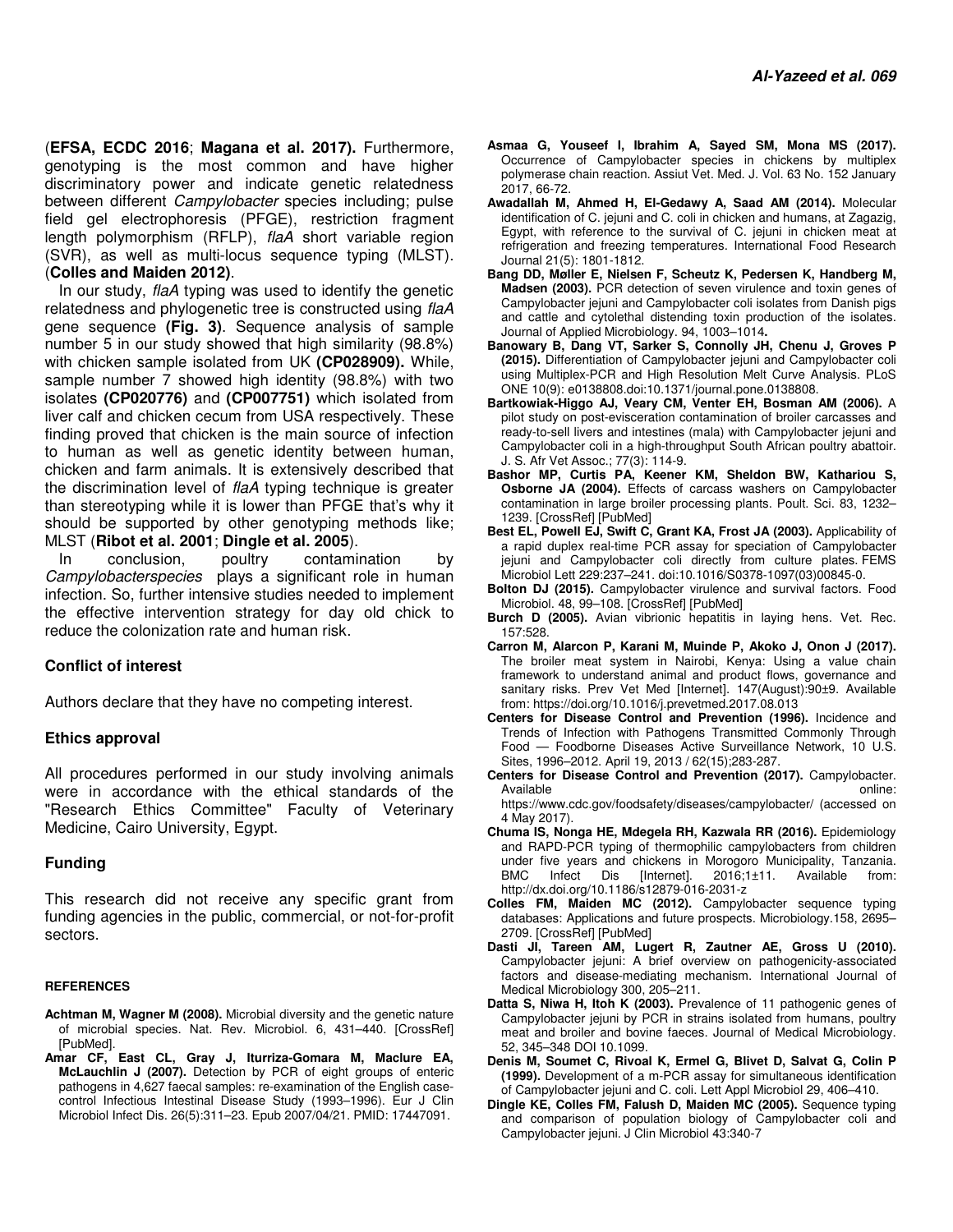- **ECDC (2013)**. European center for disease prevention and control (ECDC).
- **Eunju S, Lee Y (2009).** Comparison of Three Different Methods for Campylobacter Isolation from Porcine Intestines. J. Microbiol. Biotechnol., 19(7), 647–650.
- **European Food Safety Authority [EFSA] (2010).** Analysis of the baseline survey on the prevalence of Campylobacter in broiler batches and of Campylobacter and Salmonella on broiler carcasses in the EU, 2008. EFSA J. 8, 1503–1602.
- **European Food Safety Authority; European Centre for Disease Prevention and Control (2016).** The European Union summary report on trends and sources of zoonoses, zoonotic agents and food-borne outbreaks in 2015. EFSA J. 2016, 14. [CrossRef]
- **Fitzgerald C, Helsel LO, Nicholson MA, Olsen SJ, Swerdlow DL, Flahart R, Sexton J, Fields PI (2001).** Evaluation of methods for subtyping Campylobacter jejuni during an outbreak involving a food handler. J. Clin. Microbiol., 39, 2386-2390.
- **Gerner-Smidt P**, **Hise K, Kincaid J, Hunter S, Rolando S, Hyytia-Trees E** (**2006).** PulseNet USA: a five-year update. Foodborne Pathog Dis. 3(1):9–19. Epub 2006/04/11. doi: 10.1089/fpd.2006.3.9 PMID: 16602975.
- **Ghorashi SA**, **Bradbury JM, Ferguson-Noel NM, Noormohammadi AH (2013).** Comparison of multiple genes and 16S-23S rRNA intergenic space region for their capacity in high resolution melt curve analysis to differentiate Mycoplasma gallisepticum vaccine strain ts-11 from field strains. Vet Microbiol. 167 (3–4):440–7. Epub 2013/11/19. doi: 10.1016/j.vetmic.2013.09.032 PMID: 24238667.
- **Giombelli A, Gloria MBA (2014).** Prevalence of salmonella and campylobacter on broiler chickens from farm to slaughter and efficiency of methods to remove visible fecal contamination. J. Food Prot. 77:1851–1859. Available at http://openurl.ingenta.com/content/xref?genre=article&issn=

0362028X&volume=77&issue=11&spage=1851.

**Gomes CN, Souza RA, Passaglia J, Duque SS, Medeiros MI, Falcão JP (2016).** 

Genotyping of Campylobacter coli strains isolated in Brazil suggests po ssible contaminationamongst environmental, human, animal and food s ources. J Med Microbiol. 65(1):80-90.

- **Gruntar, I., Biasizzo, M., Kušar, D., Pate, M., Ocepek, M. 2015.**  Campylobacter jejuni contamination of broiler carcasses: population dynamics and genetic profiles at slaughterhouse level. Food Microbiol. 50, 97–101. doi: 10.1016/j.fm. 2015.03.007.
- **Hald B, Skovgàrd H, Bang DD, Pedersen K, Dybdahl J, Jespersen JB, Madsen M** (**2004)**. Flies and Campylobacter infection of broiler flocks. Emerg. Infect. Dis.**10**, 1490-1492.
- **Hariharan H, Sharma S, Chikweto A, Matthew V, Deallie C (2009).** Antimicrobial drug resistance as determined by the E-test in Campylobacter jejuni, C. coli, and C. lari isolates from the ceca of broiler and layer chickens in Grenada. Comp Immunol Microbiol Infect Dis 32, 21–28.
- **Harrington CS, Thomson-Carter FM, Carter PE (1997).** Evidence for recombination in the flagellin locus of Campylobacter jejuni: implications for the flagellin gene typing scheme. J. Clin. Microbiol., 35, 2386-2392.
- **Haruna M, Sasaki Y, Murakami M, Ikeda A, Kusukawa M, Tsujiyama Y (2012).** Prevalence and antimicrobial susceptibility of Campylobacter in broiler flocks in Japan. Zoonoses Public Health 59, 241–245. doi: 10.1111/j.1863-2378.2011.01441.x
- **Hassan A, El Fadaly, Ashraf MAB, Khaled A.,Abd El-Razik, Azza SM, Abuelnaga, Elgabry AE (2016).** Incidence of zoonotic Campylobacter jejuni in fast meal meat, grill chickens and symptomatic Egyptians. Afr. J. Microbiol. Res. Vol. 10 (18), pp. 608-615.
- **Hiett KL, Stern NJ, Fedorka-Cray P, Cox NA, Musgrove MT, Ladely S (2002).** Molecular Subtype Analyses of Campylobacter spp. from Arkansas and California Poultry Operations. Appl. Environ. Microbiol., 68, 6220-6236.
- **Ioannidis A, Nicolaou C, Legakis NJ, (2006).**The first database comprised of flagellin gene (flaA) types of Campylobacter jejuni human clinical isolates from Greece.Eur J Epidemiol. 21: 823. https://doi.org/10.1007/s10654-006-9073-2**.**
- **ISO** International Standards Organization (2006). Microbiology of food and animal feeding stuffs – horizontal method for detection and enumeration of Campylobacter spp. – Part 1: detection method. ISO 10272–1:2006.
- **Jensen AN, Andersen MT, Dalsgaard A, Baggesen DL, Nielsen EM (2005).** Development of real-time PCR and hybridization methods for detection and identification of thermophilic Campylobacter spp. in pig faecal samples. J Appl Microbiol 99, 292–300.
- **Khalifa NO, Jehan SA, Afify Nagwa S, Rabie (2013)**. Zoonotic and Molecular Characterizations of Campylobacter jejuni and Campylobacter colisolated from beef cattle and children. Global Veterinaria 11 (5): 585-591.
- **Linton D, Gilbert M, Hitchen PG, Dell A, Morris HR, Wakarchuk WW, Gregson NA, Wren BW (2000).** Phase variation of a beta-1,3 galactosyltransferase involved in generation of the ganglioside GM1 like oligosaccharide of Campylobacter jejuni. Mol Microbiol 37, 501– 514.
- **Magana M, Chatzipanagiotou S, Burriel AR, Ioannidis A (2017).**  Inquiring into the Gaps of Campylobacter Surveillance Methods. Vet Sci. 4(3):36. Published 2017 Jul 19. doi:10.3390/vetsci4030036.
- **Mageto LM, Ombui JN, Mutua FK (2018).** Prevalence and Risk Factors for Campylobacter Infection of Chicken in Peri-Urban Areas of Nairobi Kenya. J Dairy, Vet Anim Res. 7(1).
- **Man SM (2011).** The clinical importance of emerging Campylobacter species. Nat Rev Gastroenterol Hepatol 8:669–685. species. Nat Rev Gastroenterol http://dx.doi.org/10.1038/nrgastro.2011.191.
- **Meinersmann RJ**, **Helsel LO, Fields PI, Hiett KL (1997).** Discrimination of Campylobacter jejuni isolates by flaA gene sequencing. J Clin Microbiol. 35(11):2810–4. Epub 1997/11/14. PMID: 9350739; PubMed Central PMCID: PMC230067.
- **Mostafa FA, Sylvia OA, Awad AI, Hanan AM (2018).** Prevalence of Zoonotic Species of Campylobacter in Broiler Chicken and Humans in Assiut Governorate, Egypt. Appro Poult Dairy & Vet Sci. 3(4). APDV.000568.2018. DOI: 10.31031/APDV.2018.03.000568.
- **Nachamkin I**, **Bohachick K, Patton CM (1993).** Flagellin gene typing of Campylobacter jejuni by restriction fragment length polymorphism analysis. J Clin Microbiol. 31(6):1531–6. Epub 1993/06/01. PMID: 8100241; PubMed Central PMCID: PMC265573.
- **Nachamkin I, Ung H, Patton CM (1996).** Analysis of HL and O serotypes of Campylobacter strains by the flagellin gene typing system. Journal of Clinical Microbiology. 34, 277–281.
- **Nayak R, Stewart TM, Nawaz MS (2005).** PCR identification of Campylobacter coli and Campylobacter jejuni by partial sequencing of virulence genes. Mol. Cell Probes., 19: 187-193.
- **Ngulukun S, Oboegbulem S, Klein G (2016).** Multilocus sequence typing of Campylobacter jejuni and Campylobacter coli isolates from poultry, cattle and humans in Nigeria. J Appl Microbiol. 121:561±568. https://doi.org/10.1111/jam.13185 PMID: 27206561
- **Nielsen EM, Engberg J, Fussing V, Petersen L, Brogren CH, On SLW (2000).** Evaluation of phenotypic and genotypic methods for subtyping Campylobacter jejuni isolates from humans, poultry, and cattle. J. Clin. Microbiol.. 38, 3800-3810.
- **Nishimura M, Nukina M, Yuan JM, Shen BQ, Ma .JJ, Ohta M, Saida T, Uchiyama T (1996).** PCR-based restriction fragment lengt polymorphism (RFLP) analysis and serotyping of Campylobacter jejuni isolates from diarrheic patients in China and Japan. FEMS Microbiol. Lett., 142, 133-138.
- **Nuijten PJ, van den Berg AJ, Formentini I, van der Zeijst BA, Jacobs AA (2000).** DNA rearrangements in the flagellin locus of flaA mutant of Campylobacter jejuni during colonization of chicken ceca. Infect. Immun., 68: 7137 7140.
- **On SL, Jordan PJ (2003).** Evaluation of 11 PCR assays for species-level identification of Campylobacter jejuni and Campylobacter coli. J Clin Microbiol. 41(1):330-6.
- **Parkar SFD, Sachdev D, deSouza N, Kamble A, Suresh G, Munot H, Hanagal D, Shouche Y, Kapadnis B (2013).** Prevalence, seasonality and antibiotic susceptibility of thermophilic Campylobacter spp. in ceca and carcasses of poultry birds in the "live- bird market". African Journal of Microbiological Research 7 (21): 2442-2453.